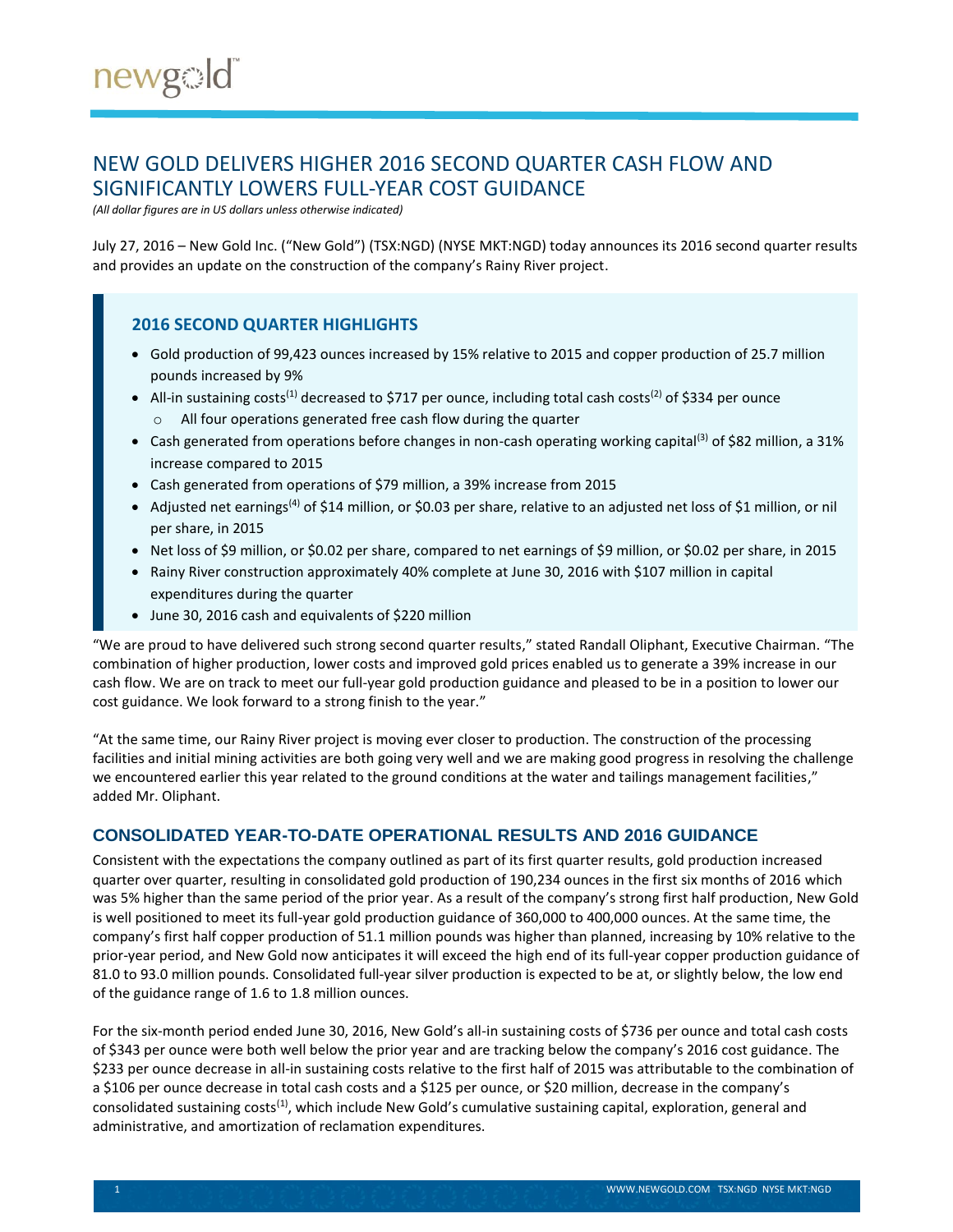Based on New Gold's first half operating results, and assuming current commodity prices and foreign exchange rates, the company now expects its 2016 full-year total cash costs to be \$360 to \$400 per ounce, a \$75 per ounce reduction from the company's original guidance range of \$435 to \$475 per ounce. As total cash costs form a component of all-in sustaining costs, New Gold similarly expects a \$75 per ounce reduction from its 2016 full-year all-in sustaining costs to approximately \$750 to \$790 per ounce as compared to the company's original guidance range of \$825 to \$865 per ounce.

#### **NEW GOLD SUMMARY OPERATIONAL RESULTS**

|                                                        |         | Three months ended June 30 | <b>Six months ended June 30</b> |         |  |
|--------------------------------------------------------|---------|----------------------------|---------------------------------|---------|--|
|                                                        | 2016    | 2015                       | 2016                            | 2015    |  |
| <b>GOLD PRODUCTION (thousand ounces)</b>               |         |                            |                                 |         |  |
| New Afton                                              | 25.3    | 24.4                       | 50.4                            | 48.3    |  |
| Mesquite                                               | 25.6    | 22.5                       | 52.9                            | 48.2    |  |
| Peak Mines                                             | 31.3    | 14.9                       | 50.9                            | 34.3    |  |
| Cerro San Pedro                                        | 17.3    | 24.7                       | 36.1                            | 50.6    |  |
| <b>Total Gold Production</b>                           | 99.4    | 86.4                       | 190.2                           | 181.4   |  |
| Total Gold Sales (thousand ounces)                     | 101.8   | 87.8                       | 187.9                           | 180.2   |  |
| Average Realized Gold Price per ounce <sup>(5)</sup>   | \$1,267 | \$1,191                    | \$1,239                         | \$1,210 |  |
| <b>COPPER PRODUCTION (million pounds)</b>              |         |                            |                                 |         |  |
| New Afton                                              | 22.1    | 19.9                       | 44.5                            | 39.5    |  |
| Peak Mines                                             | 3.6     | 3.7                        | 6.6                             | 7.1     |  |
| <b>Total Copper Production</b>                         | 25.7    | 23.6                       | 51.1                            | 46.6    |  |
| Total Copper Sales (million pounds)                    | 25.2    | 23.7                       | 50.4                            | 45.8    |  |
| Average Realized Copper Price per pound <sup>(5)</sup> | \$2.14  | \$2.72                     | \$2.14                          | \$2.66  |  |
| <b>SILVER PRODUCTION (million ounces)</b>              |         |                            |                                 |         |  |
| New Afton                                              | 0.1     | 0.1                        | 0.1                             | 0.1     |  |
| Cerro San Pedro                                        | 0.2     | 0.3                        | 0.5                             | 0.6     |  |
| <b>Total Silver Production</b>                         | 0.3     | 0.4                        | 0.7                             | 0.8     |  |
| Total Silver Sales (million ounces)                    | 0.3     | 0.4                        | 0.7                             | 0.8     |  |
| Average Realized Silver Price per ounce <sup>(5)</sup> | \$17.39 | \$16.23                    | \$15.96                         | \$16.41 |  |
| TOTAL CASH COSTS <sup>(2)</sup> (\$ per ounce)         |         |                            |                                 |         |  |
| New Afton                                              | (5547)  | (5940)                     | (5593)                          | (5889)  |  |
| Mesquite                                               | 611     | 839                        | 618                             | 867     |  |
| Peak Mines                                             | 521     | 1,157                      | 620                             | 974     |  |
| Cerro San Pedro                                        | 898     | 879                        | 917                             | 944     |  |
| Total Cash Costs <sup>(2)</sup>                        | \$334   | \$410                      | \$343                           | \$449   |  |
| All-IN SUSTAINING COSTS <sup>(1)</sup> (\$ per ounce)  |         |                            |                                 |         |  |
| New Afton                                              | (5131)  | (\$235)                    | (5198)                          | (5295)  |  |
| Mesquite                                               | 999     | 1,533                      | 1,044                           | 1,632   |  |
| Peak Mines                                             | 706     | 1,549                      | 827                             | 1,337   |  |
| Cerro San Pedro                                        | 941     | 889                        | 947                             | 955     |  |
| All-in Sustaining Costs <sup>(1)</sup>                 | \$717   | \$922                      | \$736                           | \$969   |  |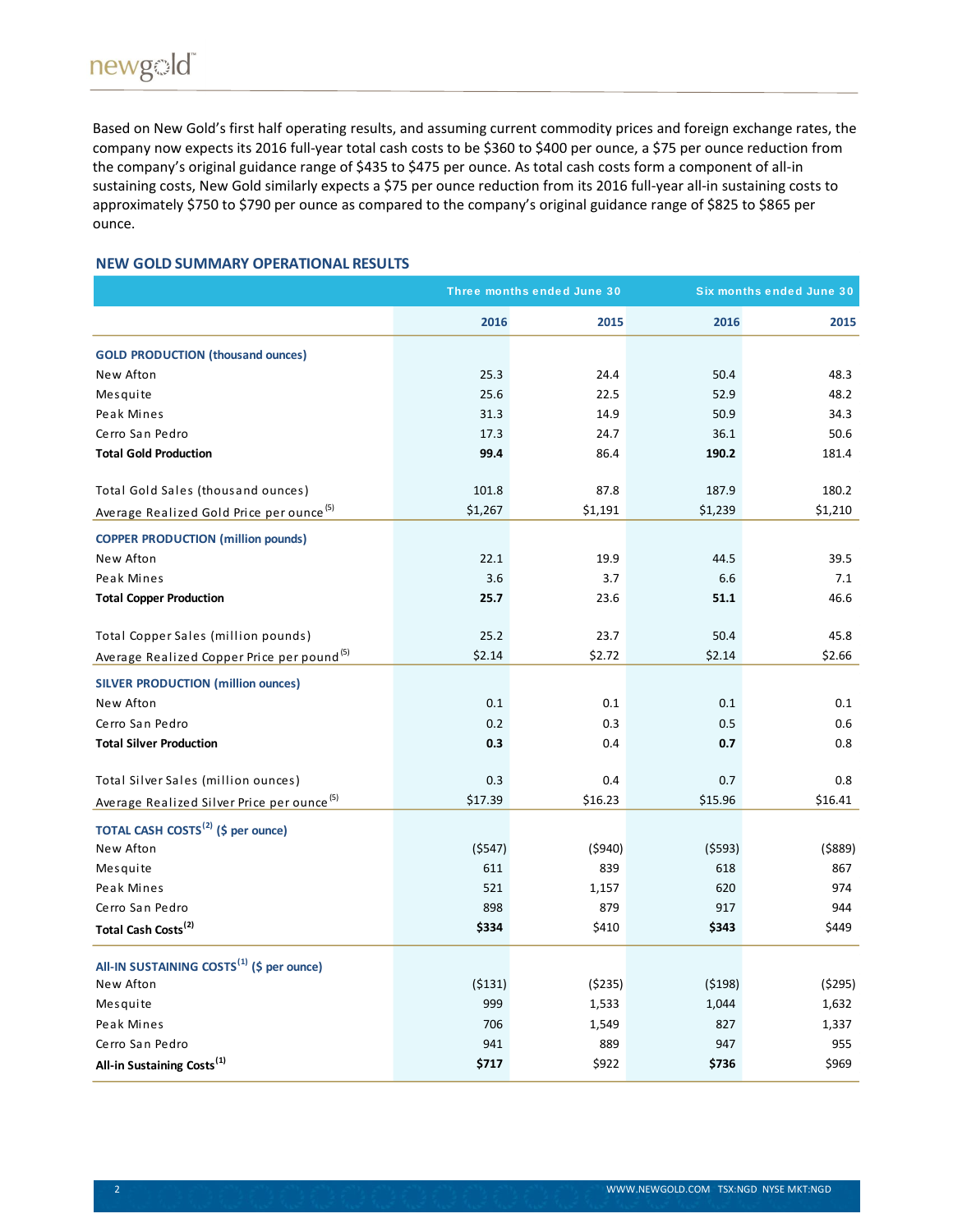# **2016 SECOND QUARTER CONSOLIDATED OPERATIONAL RESULTS**

New Gold's second quarter gold production increased by 15% to 99,423 ounces when compared to the prior-year quarter. The increase in quarterly gold production was attributable to New Afton, Mesquite and the Peak Mines all delivering higher production. This was only partially offset by planned lower production from Cerro San Pedro as the mine was in its final months of active mining. Quarterly copper production also increased by 9% to 25.7 million pounds when compared to the second quarter of 2015. Silver production of 0.3 million ounces remained in line with 2015.

During the second quarter, all four of New Gold's operations delivered production at all-in sustaining costs below \$1,000 per ounce. As a result of this strong performance, consolidated second quarter all-in sustaining costs of \$717 per ounce decreased by \$205 per ounce relative to the second quarter of 2015. The significant decrease in all-in sustaining costs relative to the prior-year quarter was attributable to the combination of a \$76 per ounce decrease in total cash costs to \$334 per ounce and a \$129 per ounce, or \$6 million, decrease in the company's consolidated sustaining costs. The decrease in total cash costs was driven by the combined benefit of higher gold production, the depreciation of the Canadian and Australian dollars and New Gold's business improvement initiatives more than offsetting the impact of lower by-product revenues resulting from lower realized copper prices<sup>(5)</sup>.

#### **New Afton**

Gold production at New Afton during the second quarter increased to 25,287 ounces. The increase relative to the prioryear quarter was due to a 16% increase in mill throughput which more than offset a planned decrease in gold grade. Gold recoveries remained consistent at 83% despite the significant increase in throughput. New Afton's average mill throughput during the second quarter was 15,320 tonnes per day.

As a result of the continued strong throughput, New Afton's quarterly copper production increased by 11% to 22.1 million pounds when compared to the second quarter of 2015.

The \$104 per ounce increase in New Afton's all-in sustaining costs to (\$131) per ounce was attributable to the impact of lower by-product revenues only being partially offset by the combined benefit of higher gold production, the depreciation of the Canadian dollar relative to the U.S. dollar and a \$6 million decrease in sustaining costs. New Afton's second quarter total cash costs of (\$547) per ounce were impacted by a \$6 million, or \$406 per ounce, decrease in byproduct revenues relative to the prior-year quarter as the benefit of higher copper sales volumes was more than offset by the decrease in the realized price. As a result of the depreciation of the Canadian dollar relative to the U.S. dollar, the mine's operating costs, including mining, processing and general and administrative costs, decreased to \$17.33 per tonne in the second quarter relative to \$18.82 per tonne in the prior-year quarter.

New Afton's second quarter co-product cash costs were \$543 per ounce of gold and \$0.91 per pound of copper relative to \$466 per ounce and \$1.06 per pound in the prior-year quarter. The mine's second quarter co-product all-in sustaining costs were \$711 per ounce of gold and \$1.19 per pound of copper relative to the prior-year quarterly all-in sustaining costs of \$708 per ounce and \$1.61 per pound.

For the six-month period ended June 30, 2016, New Afton's gold production increased to 50,355 ounces when compared to the same period of the prior year. The increase in production was attributable to the combination of higher throughput and recovery more than offsetting a planned decrease in gold grade.

Similarly, the mine's first half copper production increased by 13%, or 5.0 million pounds, to 44.5 million pounds primarily as a result of a 15% increase in mill throughput.

For the six-month period ended June 30, 2016, New Afton's all-in sustaining costs increased by \$97 per ounce to (\$198) per ounce despite an \$8 million, or \$348 per ounce, decrease in by-product revenues relative to the first half of 2015 as a result of the decrease in the realized copper price. New Afton's first half sustaining costs decreased by \$8 million to \$20 million when compared to the first six months of 2015.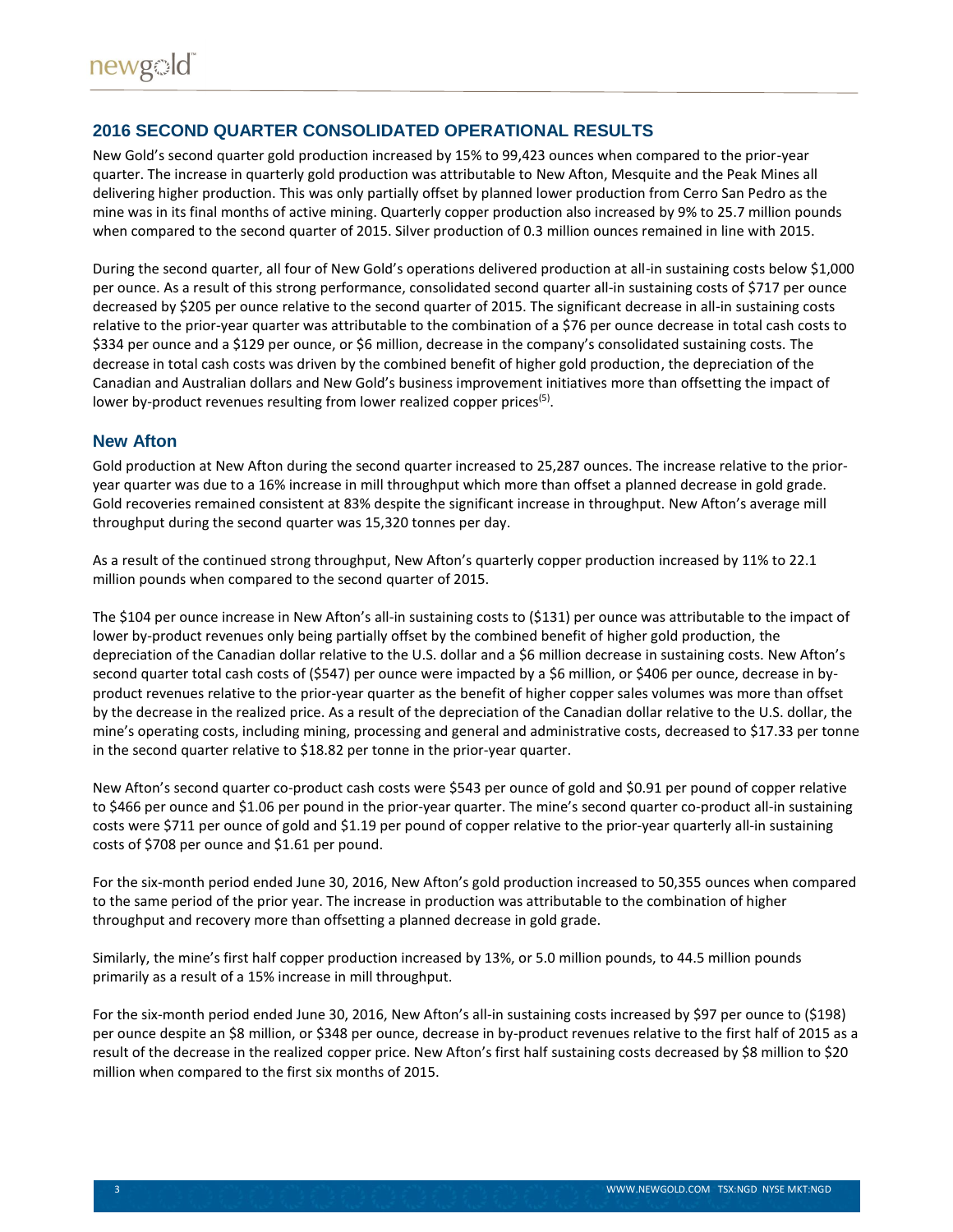New Afton's first half co-product cash costs were \$516 per ounce of gold and \$0.89 per pound of copper relative to \$480 per ounce and \$1.04 per pound in the prior-year period. The mine's first half co-product all-in sustaining costs of \$672 per ounce of gold and \$1.16 per pound of copper were below the costs in the same prior-year period of \$689 per ounce and \$1.49 per pound.

### **Mesquite**

Second quarter gold production at Mesquite increased by 14% to 25,564 ounces when compared to the prior-year quarter. The increase in production was primarily attributable to a 28% increase in gold grade which was only partially offset by a 13% decrease in ore tonnes mined and placed on the leach pad.

Mesquite's second quarter all-in sustaining costs of \$999 per ounce and total cash costs of \$611 per ounce were both significantly below the prior-year quarter. The mine's total cash costs benefitted from the combination of higher gold production and lower diesel prices. At the same time, Mesquite's quarterly sustaining costs decreased by \$3 million, or \$306 per ounce, to \$12 million, which contributed to the \$534 per ounce total decrease in all-in sustaining costs relative to the second quarter of 2015.

For the six-month period ended June 30, 2016, Mesquite's gold production increased by 10% to 52,935 ounces relative to the prior-year period. Mesquite's first half production benefitted from increased ore tonnes mined and placed on the leach pad as well as higher gold grade.

Mesquite's first half all-in sustaining costs of \$1,044 per ounce and total cash costs of \$618 per ounce were both significantly below the same period of the prior year. Mesquite's first half sustaining costs decreased by \$14 million, or \$339 per ounce, to \$24 million, which led to a \$588 per ounce total decrease in all-in sustaining costs relative to the sixmonth period ended June 30, 2015.

### **Peak Mines**

Second quarter gold production at the Peak Mines of 31,285 ounces was more than double that of the prior-year quarter. The significant increase in gold production was attributable to the combination of higher gold grade and recovery which was only partially offset by lower throughput. Gold production in the prior-year quarter was well below average due to the impact of geotechnical challenges in the Peak Mines' most gold-rich ore body, Perseverance, which limited the amount of ore that was mined and processed from this area.

Quarterly copper production of 3.6 million pounds remained in line with the second quarter of 2015 as the impact of the decrease in throughput was offset by slight increases in both copper grade and recovery.

All-in sustaining costs at the Peak Mines decreased by \$843 per ounce to \$706 per ounce relative to the prior-year quarter. The decrease in all-in sustaining costs was a result of a \$636 per ounce decrease in total cash costs to \$521 per ounce coupled with a \$207 per ounce decrease in sustaining costs. The decrease in total cash costs was primarily attributable to the increase in production with costs also benefitting from the depreciation of the Australian dollar relative to the U.S. dollar. The decrease in costs was achieved despite by-product revenues decreasing by \$4 million, or \$505 per ounce, relative to the prior-year quarter primarily as a result of the decrease in the realized copper price.

For the six-month period ended June 30, 2016, gold production at the Peak Mines increased by 48% to 50,881 ounces relative to the prior-year period. The increase in gold production in the first half of 2016 was driven by an increase in gold grade and recovery for reasons consistent with those noted above for the second quarter.

First half copper production of 6.6 million pounds was slightly below that of the same period of the prior year as an 8% decrease in throughput was only partially offset by 2% increase in copper recovery while copper grade remained consistent.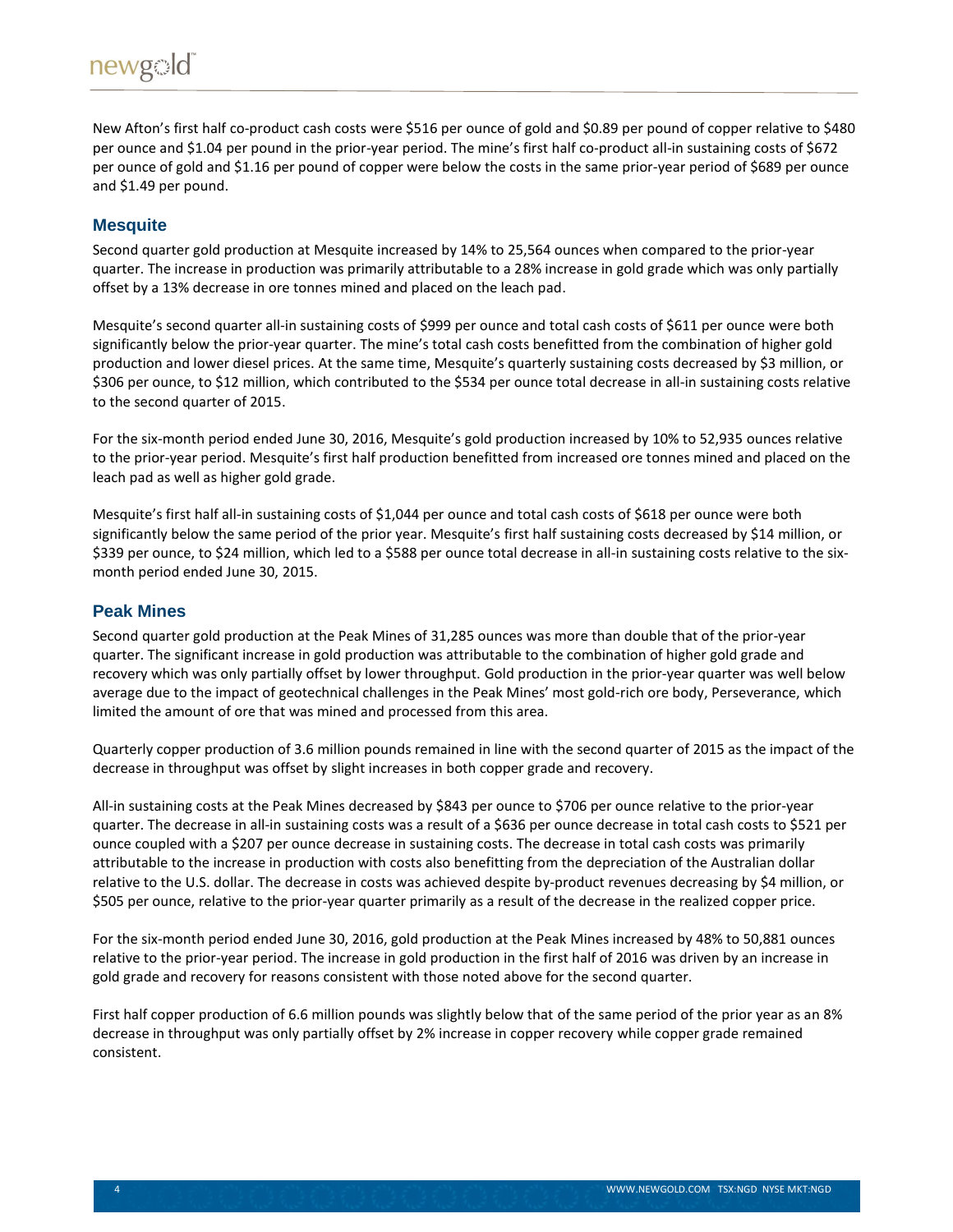All-in sustaining costs at the Peak Mines in the first half of 2016 decreased by \$510 per ounce to \$827 per ounce. The decrease in all-in sustaining costs was attributable to the combination of a \$354 per ounce decrease in total cash costs and a \$3 million, or \$156 per ounce, decrease in sustaining costs. The decrease in total cash costs was driven by the increase in production as well as the depreciation of the Australian dollar relative to the U.S. dollar, which more than offset the impact of by-product revenues decreasing by \$5 million, or \$251 per ounce, relative the first half of 2015 primarily as a result of the decrease in the realized copper price.

# **Cerro San Pedro**

Cerro San Pedro's second quarter gold production decreased to 17,287 ounces as planned. As the mine was in its final months of active mining, the ore tonnes mined and placed on the leach pad decreased significantly when compared to the prior-year quarter. Cerro San Pedro finished active mining in late June and has now transitioned to residual leaching.

Cerro San Pedro's second quarter silver production was 0.2 million ounces.

Cerro San Pedro's second quarter all-in sustaining costs of \$941 per ounce increased slightly relative to the prior-year quarter, driven by a \$19 per ounce increase in total cash costs to \$898 per ounce. The increase in total cash costs was attributable to the lower gold production.

For the six-month period ended June 30, 2016, consistent with the company's expectations, gold production at Cerro San Pedro decreased to 36,063 ounces as the operation was in the final stages of active mining.

First half silver production of 0.5 million ounces remained in line with the same period of the prior year.

All-in sustaining costs at Cerro San Pedro in the first half of 2016 decreased by \$8 per ounce to \$947 per ounce. The decrease in all-in sustaining costs was attributable to a decrease in total cash costs resulting from a significant decrease in total tonnes moved in the first half of 2016 relative to the same period of the prior year.

"Our four operations had a very solid second quarter and first half of the year," stated David Schummer, Executive Vice President and Chief Operating Officer. "I am very proud of our operating teams. It is as a result of their efforts that we were able to reduce our cost guidance for the year."

# **FINANCIAL RESULTS**

|                                                                                                       |                 | Three months ended June 30 | Six months ended June 30 |                  |
|-------------------------------------------------------------------------------------------------------|-----------------|----------------------------|--------------------------|------------------|
| (in millions of U.S. dollars, except per share amounts)                                               | 2016            | 2015                       | 2016                     | 2015             |
| Revenues                                                                                              | \$180.3         | \$167.7                    | \$334.8                  | \$336.6          |
| Operating margin <sup>(6)</sup>                                                                       | 95.6            | 69.5                       | 168.2                    | 138.8            |
| Adjusted net earnings/(loss) <sup>(4)</sup><br>Adjusted net earnings/(loss) per share <sup>(4)</sup>  | 13.7<br>0.03    | (1.3)<br><b>Snil</b>       | 13.4<br>0.03             | (6.4)<br>(0.01)  |
| Net earnings/(loss)<br>Net earnings/(loss) per share                                                  | (8.8)<br>(0.02) | 9.4<br>0.02                | 18.0<br>0.04             | (34.4)<br>(0.07) |
| Cash generated from operations before changes<br>in non-cash operating working capital <sup>(3)</sup> | 82.4            | 62.7                       | 144.5                    | 130.1            |
| Cash generated from operations                                                                        | 79.2            | 56.9                       | 140.7                    | 126.7            |

Second quarter revenues of \$180 million increased by \$13 million, or 8%, relative to 2015 as higher gold and copper sales volumes and a higher realized gold price more than offset a decrease in the realized copper price. Relative to the second quarter of 2015, the average realized price increased by \$76 per ounce of gold, or 6%, and \$1.16 per ounce of silver, or 7%, while the average realized price of copper decreased by \$0.58 per pound, or 21%.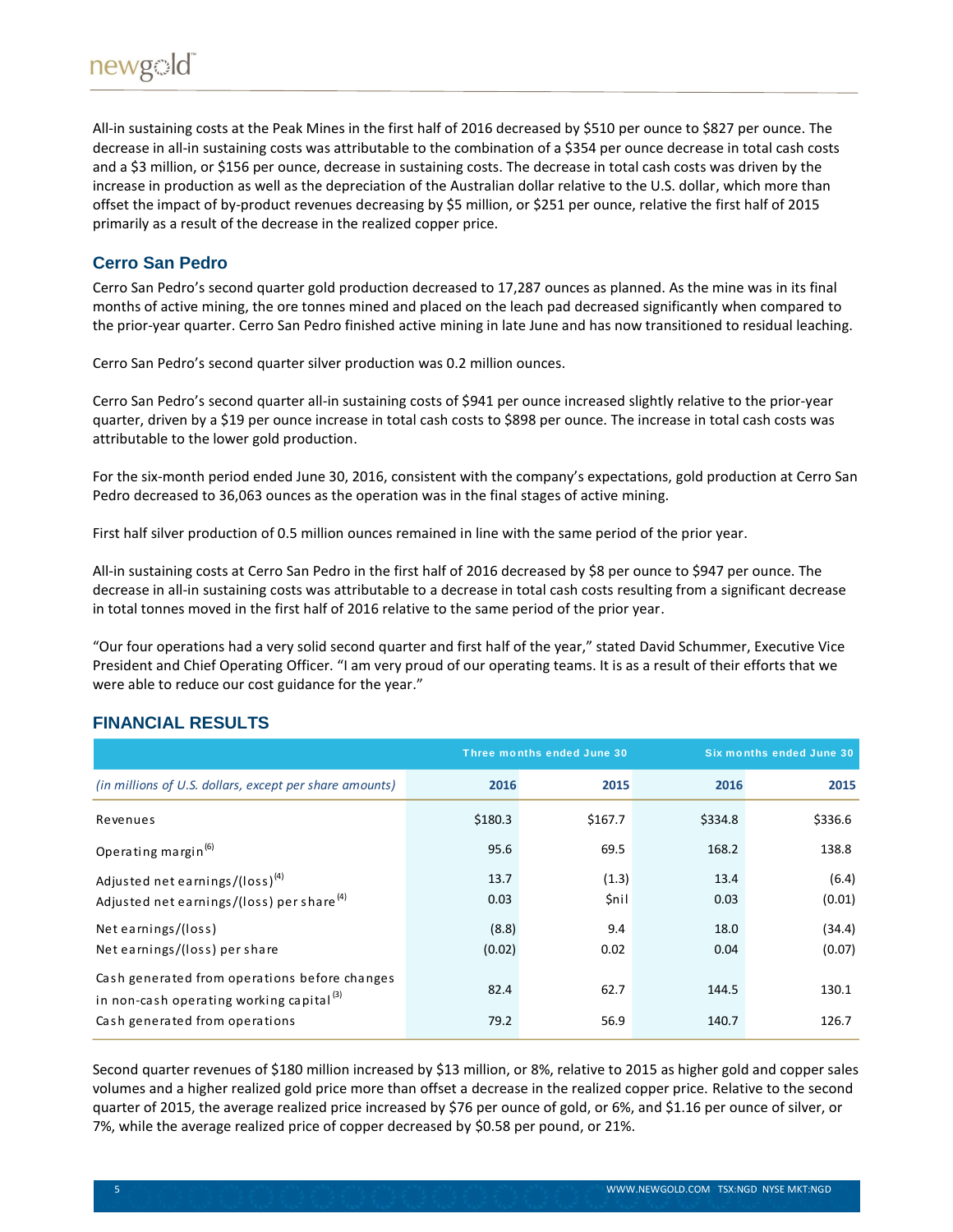The company's second quarter operating margin<sup>(6)</sup> increased by \$26 million, or 38%, relative to 2015 due the abovenoted increase in revenues coupled with a \$14 million decrease in the company's quarterly operating expenses. The decrease in operating expenses was attributable to the combined benefit of the depreciation of the Canadian and Australian dollars relative to the U.S. dollar, the planned slowdown of mining activity at Cerro San Pedro and the company's ongoing business improvement initiatives.

New Gold had adjusted net earnings of \$14 million, or \$0.03 per share, in the second quarter of 2016 relative to an adjusted net loss of \$1 million, or \$nil per share, in the prior-year quarter. The increase relative to the prior-year quarter was primarily attributable to the increase in operating margin noted above and an \$8 million decrease in finance costs, which were only partially offset by an \$11 million increase in depreciation and depletion expense and a cumulative \$2 million increase in share-based payment and exploration and business development expenses. The decrease in finance costs was driven by a greater portion of the company's interest expense being capitalized against Rainy River.

The company reported a net loss of \$9 million, or \$0.02 per share, in the second quarter relative to net earnings of \$9 million, or \$0.02 per share, in the prior-year quarter. The change was primarily due to non-cash foreign exchange movements where the second quarter included a \$5 million pre-tax foreign exchange loss while the prior-year quarter included a \$4 million pre-tax foreign exchange gain. The second quarter of 2016 also included non-cash pre-tax losses of \$10 million on the revaluation of the gold stream obligation and \$8 million on the revaluation of the company's gold price options contracts, both of which did not have an impact on the prior-year quarterly earnings.

New Gold's second quarter cash generated from operations before changes in non-cash operating working capital increased by \$20 million, or 31%, to \$82 million. The increase relative to the second quarter of 2015 was primarily attributable to the company's strong operating performance and the higher realized gold price more than offsetting the decrease in the realized copper price. The company's cash generated from operations in the second quarter increased by \$22 million, or 39%, to \$79 million.

For the six-month period ended June 30, 2016, revenues of \$335 million remained in line with the first half of 2015 as higher gold and copper sales volumes and a higher realized gold price offset a decrease in the realized copper price.

Driven by a \$31 million decrease in operating expenses, New Gold's first half operating margin increased by 21% to \$168 million.

New Gold had adjusted net earnings of \$13 million, or \$0.03 per share, in the first half of 2016 relative to an adjusted net loss of \$6 million, or \$0.01 per share, in the prior-year period. The increase in earnings was attributable to the increase in operating margin and a \$14 million decrease in finance costs, which were only partially offset by a \$14 million increase in depreciation and depletion expense and a \$4 million cumulative increase in share-based payment and exploration and business development expenses.

The company reported net earnings of \$18 million, or \$0.04 per share, in the first half relative to a net loss of \$34 million, or \$0.07 per share, in the first six months of 2015. The change was primarily due to non-cash foreign exchange movements where the first half of 2016 included a \$29 million pre-tax foreign exchange gain while the prior-year period included a \$32 million pre-tax foreign exchange loss. The 2016 first half foreign exchange gain was offset by non-cash pre-tax losses of \$26 million on the revaluation of the gold stream obligation and \$4 million on the revaluation of the company's gold price options contracts, both of which did not have an impact on the first half of the prior year.

For the six-month period ended June 30, 2016, New Gold's cash generated from operations before changes in non-cash operating working capital increased by \$14 million, or 11%, to \$145 million. The increase relative to the first half of 2015 was primarily attributable to the decrease in the company's operating expenses. The company's cash generated from operations in the first half of 2016 increased by \$14 million, or 11%, to \$141 million.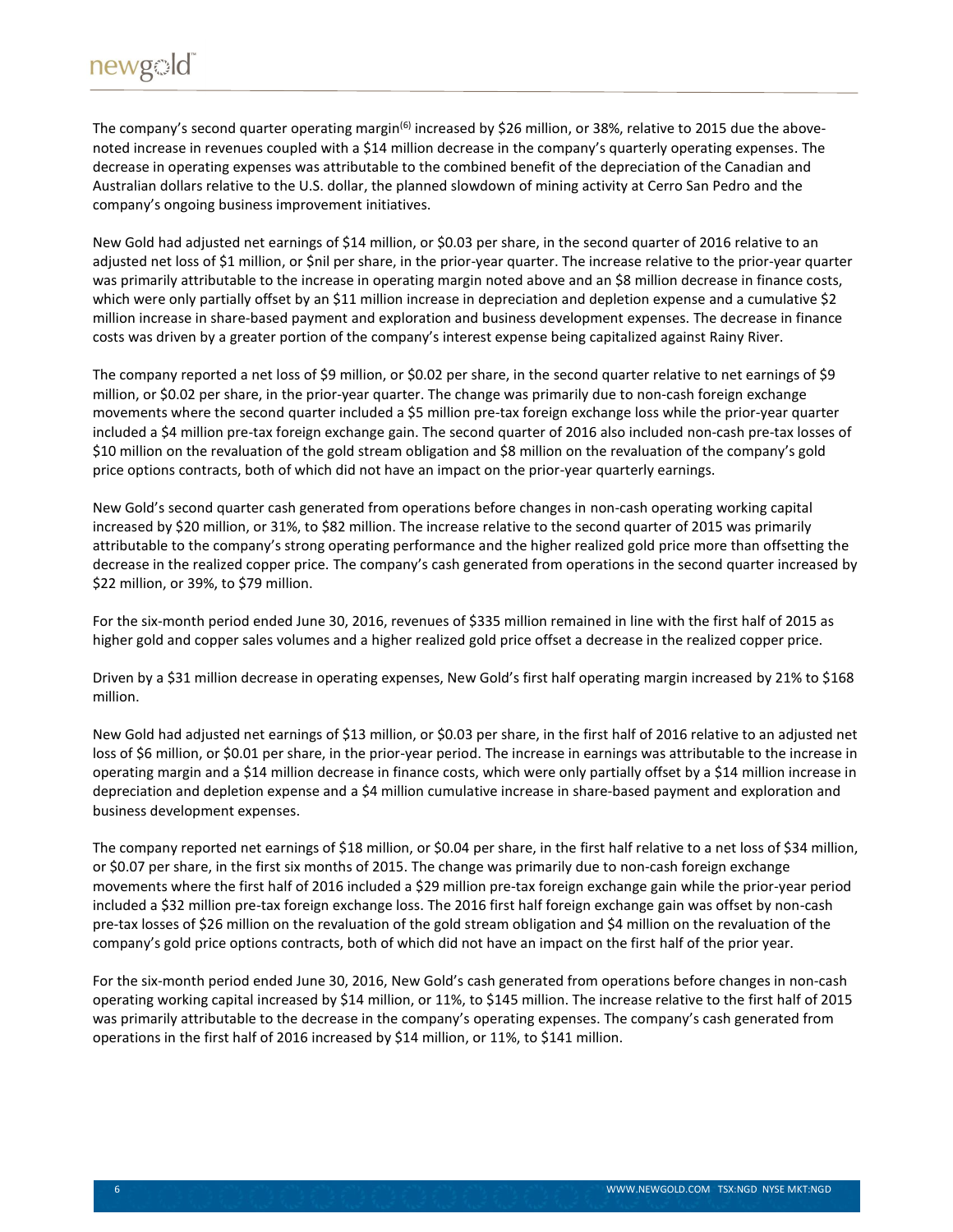### **FINANCIAL UPDATE**

New Gold's cash and cash equivalents as at June 30, 2016 were \$220 million. The company also has a \$300 million revolving credit facility, of which \$121 million has been used as at June 30, 2016 to issue letters of credit, with the balance remaining undrawn. In addition, the remaining \$75 million of the stream deposit is to be received from RGLD Gold AG, a wholly-owned subsidiary of Royal Gold Inc., when 60% of the estimated Rainy River project development capital has been spent and other customary conditions have been satisfied, which is expected to be late in the third quarter or early in the fourth quarter of 2016.

During the first quarter, New Gold announced that it had entered into gold price option contracts. New Gold purchased put options with a strike price of \$1,200 per ounce covering 270,000 ounces of gold and simultaneously sold call options with a strike price of \$1,400 per ounce covering an equivalent 270,000 ounces. The contracts cover 30,000 ounces of gold per month for the nine-month period from April through December 2016. As the gold price traded between \$1,200 and \$1,400 per ounce during the second quarter, the first three 30,000 per month contracts expired unexercised. As at the beginning of the third quarter, there were 180,000 ounces covered by the contracts for the balance of 2016.

At June 30, 2016, the face value of the company's long-term debt was \$800 million (book value – \$789 million). The components of the debt include: \$300 million of 7.00% face value senior unsecured notes due in April 2020 and \$500 million of 6.25% face value senior unsecured notes due in November 2022. The company currently has approximately 513 million shares outstanding.

### **PROJECTS UPDATE**

### **RAINY RIVER**

Development activity at New Gold's Rainy River project, located in northwestern Ontario, continued to advance during the second quarter. The focus of the 2016 development activities is the construction of the processing facilities and supporting infrastructure as well as the initial stripping of the open pit.

### **RAINY RIVER – 2016 SECOND QUARTER PROJECT UPDATES**

- Overall construction progress is currently over 40% complete
- Plant site earthworks substantially complete
- Concrete placement over 75% complete
- Power line construction substantially complete
- Installation of mechanical, piping, electrical and instrumentation underway in grinding building and primary crusher
- First ball mill shell segment placed in grinding building
- Pre-leach thickener tank 90% complete
- Leach tanks over 30% complete
- Received approval to begin pumping an initial amount of water from Pinewood river to water management facility for storage
- Approvals to commence remediation work on water management facilities expected in the coming weeks
- Final submission of redesigns to tailings management facility planned for mid-August
- 225 people currently on full-time operations team with over 70% from local communities, including over 30% from Indigenous communities
- Material moved for mine development on target
- No Lost Time Incidents since New Gold acquired the project in 2013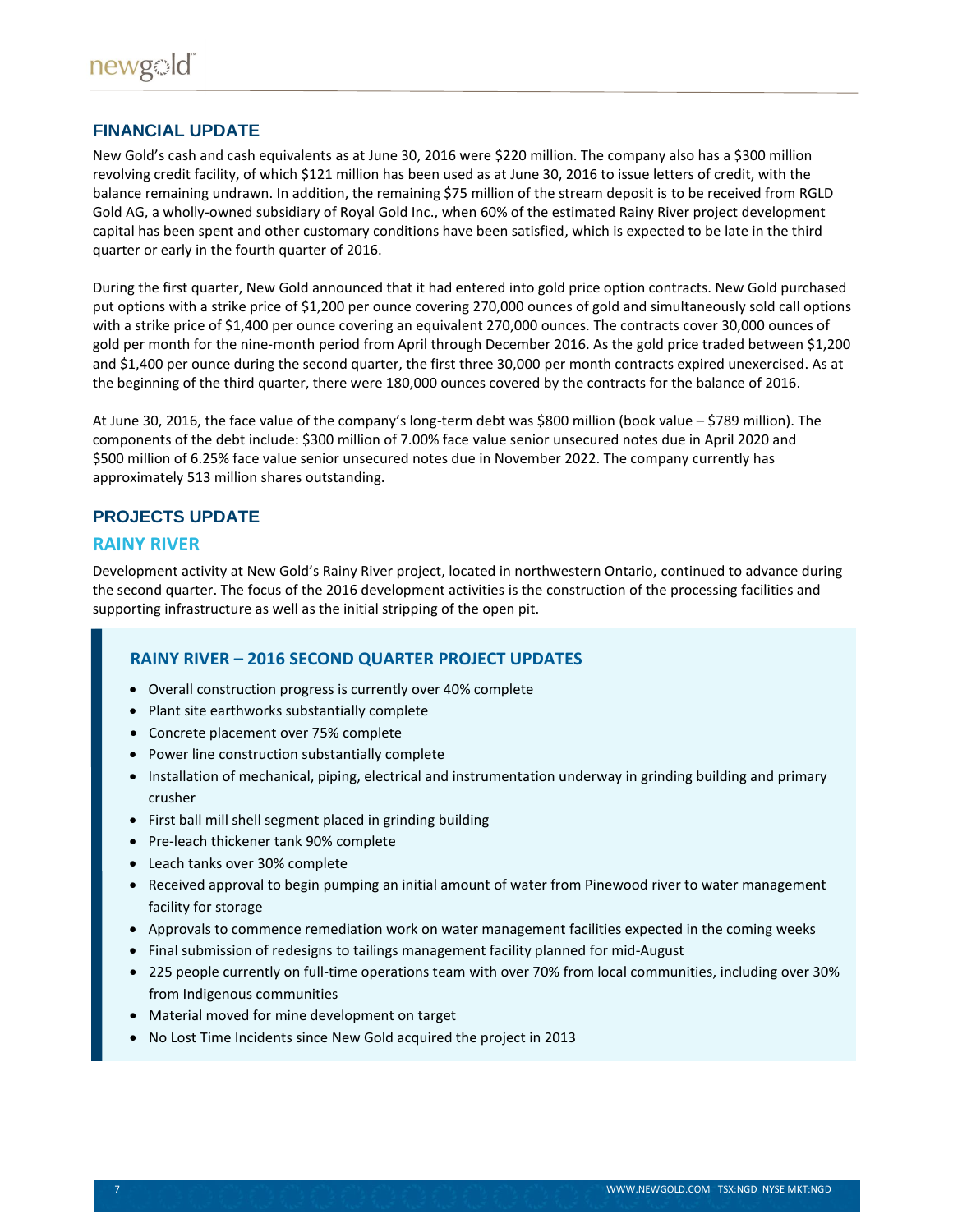Construction of the process facilities and the pre-production mining activities are advancing well. During the second quarter, the installation of the mechanical, piping, electrical and instrumentation equipment started both in the grinding building and the primary crusher and the first ball mill shell was installed. The mine operations team moved approximately 5.0 million tonnes of waste and overburden during the quarter, bringing the total material moved to date to over 7.0 million tonnes. The team continues to increase the mining rate and is now moving an average of approximately 68,000 tonnes per day.

As previously disclosed, during the course of the construction of the water management facility earlier in 2016, New Gold identified areas where the strength of the foundation is less than was estimated for the original designs. As a result, during the second quarter, the company submitted revised construction designs for regulatory review. Based on recent communications, New Gold anticipates receipt of the requisite permit amendments to begin the remediation work on the water management facility in the coming weeks. Consistent with New Gold's previous disclosure, the company's remediation plan includes the addition of rock toe buttresses at the base of the water management berms. Subsequent to the end of the second quarter, the company received approval to begin pumping an initial amount of water from the Pinewood river to the water management facility for storage.

The company is also finalizing its review of the tailings management facility design, parts of which are similarly impacted by the foundation conditions, and plans to submit its proposed redesigns for regulatory review by mid-August. New Gold's proposed redesign incorporates flatter slope angles and wick drains in some areas. Construction on both the water management and tailings facilities will recommence immediately after receiving the respective approvals.

With construction of the processing facilities and other components of the project on schedule, and the process of amending the water and tailings management facilities advancing as planned, the company continues to target first production at Rainy River in mid-2017. In support of this schedule, New Gold continues to work with Environment and Climate Change Canada towards obtaining a Schedule 2 Amendment, required to deposit mine waste in certain creeks, which is targeted to be received in mid-2017. However, the Schedule 2 Amendment is not required to maintain the planned mid-2017 start-up, as the company has also evaluated the potential to construct a smaller starter dam within the broader tailings management facility. The contemplated smaller facility would have capacity for approximately six months of mine waste and would not require a Schedule 2 Amendment.

Project capital expenditures at Rainy River during the second quarter totalled \$107 million, bringing the total project development capital spending through June 30, 2016 to \$501 million. Based on the development capital spent to date, and assuming a C\$1.30/US\$ exchange rate on capital expenditures going forward, the total Rainy River capital cost is expected to be approximately \$940 million. The total capital cost estimate includes the previously announced \$35 million of additional capital required to adjust the design of the water and tailings management facilities.

Overall, the Rainy River project enhances New Gold's growth pipeline through its manageable capital costs, significant production scale at below current industry average costs and exciting longer-term exploration potential in a great mining jurisdiction. Rainy River is expected to generate significant gold production growth for New Gold at costs below the company's 2016 guidance for all-in sustaining costs. Relative to the company's consolidated 2016 gold production guidance of 360,000 to 400,000 ounces, Rainy River alone is expected to produce an average of 325,000 ounces of gold annually, which will more than offset the decrease in production and cash flow arising from the transition of Cerro San Pedro to residual leaching. The company looks forward to advancing the Rainy River project and providing further updates on its development.

# **BLACKWATER**

The company's Blackwater project, located in south-central British Columbia, is expected to produce an average of 485,000 ounces of gold per year at below industry average costs. The current focus at Blackwater is attaining the approval of the Environmental Assessment ("EA"). The coordinated Federal and Provincial EA technical review is in progress and New Gold is in the process of responding to the comments received from the Federal government, Provincial agencies and local Indigenous communities. The company continues to anticipate approval of the Blackwater Provincial EA by early 2017.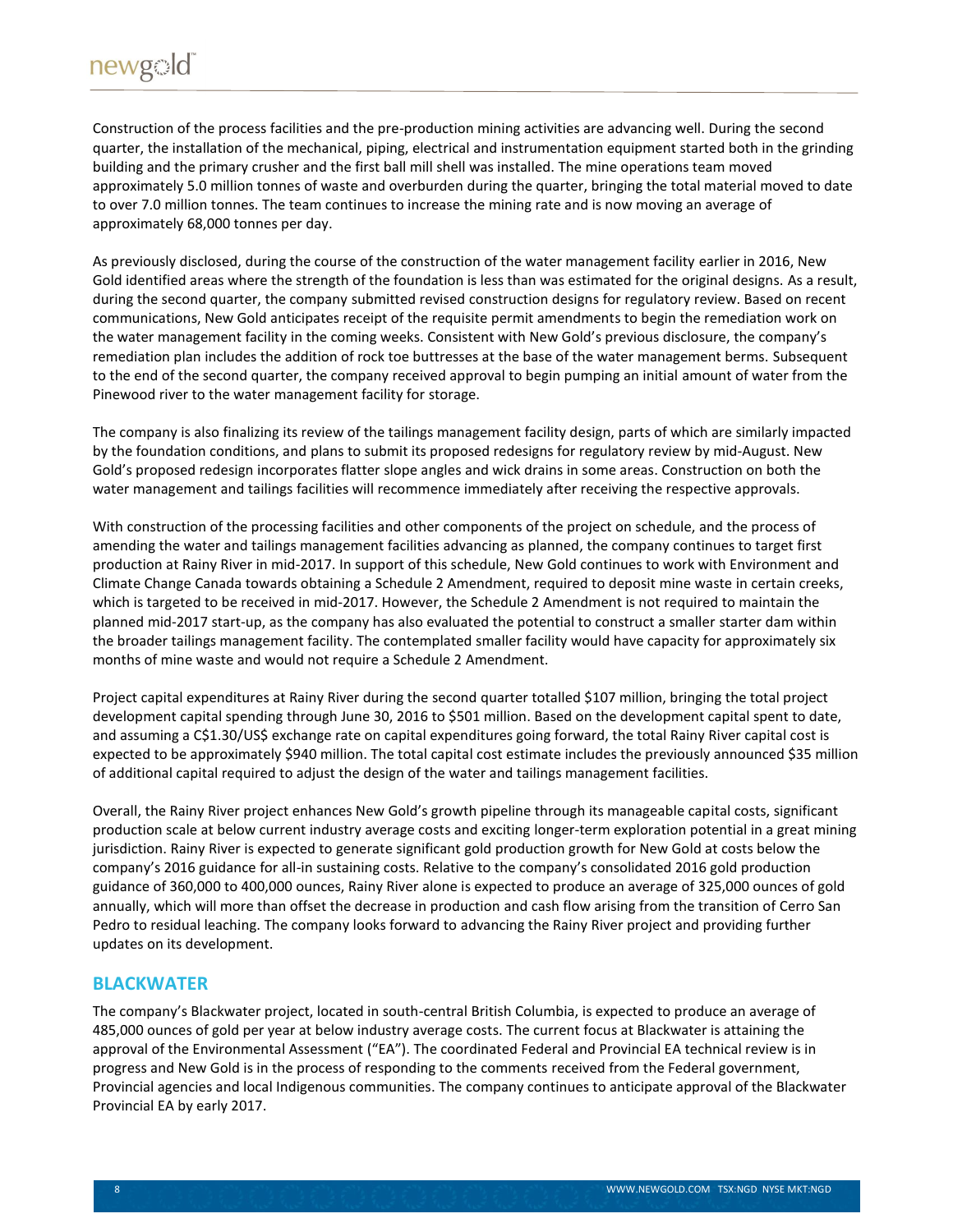Capital expenditures at Blackwater during the second quarter and first half of 2016 were \$3 million and \$4 million, respectively.

# **EL MORRO PROPERTY – 4% GOLD STREAM**

As part of New Gold's 2015 sale of its 30% interest in the El Morro property to Goldcorp Inc. ("Goldcorp"), the company retained a 4% stream on future gold production from El Morro. The El Morro property forms part of Goldcorp and Teck Resources Limited's NuevaUnión project (formerly Project Corridor). A pre-feasibility study is expected to commence for NuevaUnión in the fourth quarter of 2016 and is expected to be completed in mid-2017. Environmental Impact Assessment baseline studies are expected to commence in the second half of 2016.

As at the end of 2015, 4% of the El Morro mineral reserves represented 357,000 ounces of gold. For a detailed breakdown of mineral reserves by category, as well as key assumptions, parameters and risks, refer to New Gold's Annual Information Form for the year ended December 31, 2015 filed on www.sedar.com.

### **WEBCAST AND CONFERENCE CALL**

A webcast and conference call to discuss these results will be held on Thursday, July 28, 2016 beginning at 9:30 a.m. Eastern time. Participants may participate via webcast by registering on our website at [www.newgold.com.](http://www.newgold.com/) You may also listen to the conference call by calling toll free 1-888-231-8191, or 1-647-427-7450 outside of the U.S. and Canada. A recorded playback of the conference call will be available until August 28, 2016 by calling toll free 1-855-859-2056, or 1- 416-849-0833 outside of the U.S. and Canada, passcode 45491569. An archived webcast will also be available until October 28, 2016 at [www.newgold.com.](http://www.newgold.com/)

# **ABOUT NEW GOLD INC.**

New Gold is an intermediate gold mining company. The company has a portfolio of four producing assets and two significant development projects. The New Afton Mine in Canada, the Mesquite Mine in the United States, the Peak Mines in Australia and the Cerro San Pedro Mine in Mexico, provide the company with its current production base. In addition, New Gold owns 100% of the Rainy River and Blackwater projects, both in Canada, as well as a 4% gold stream on the El Morro project located in Chile. New Gold's objective is to be the leading intermediate gold producer, focused on the environment and social responsibility. For further information on the company, please visit [www.newgold.com.](http://www.newgold.com/)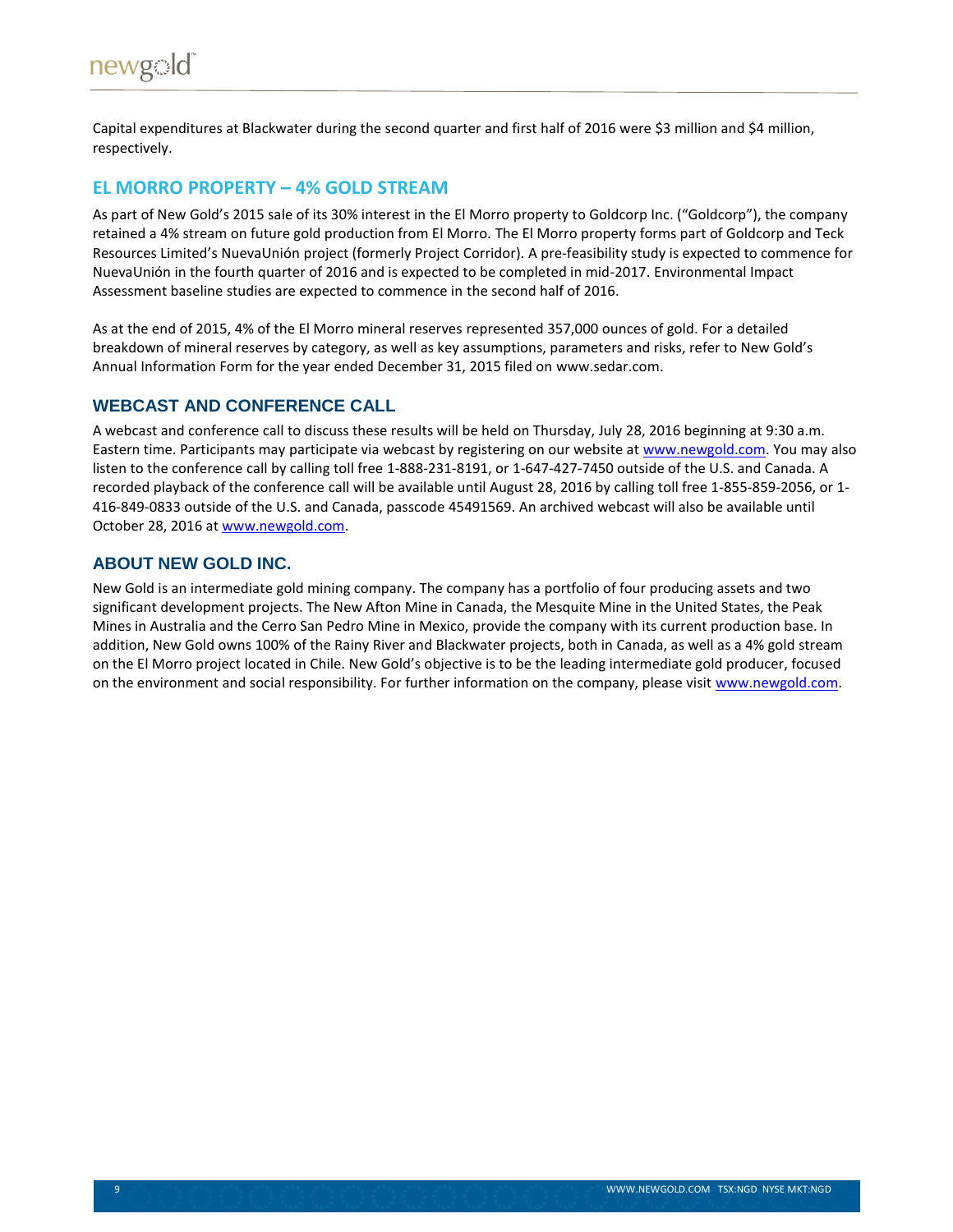### **CAUTIONARY NOTE REGARDING FORWARD-LOOKING STATEMENTS**

Certain information contained in this news release, including any information relating to New Gold's future financial or operating performance are "forward looking". All statements in this news release, other than statements of historical fact, which address events, results, outcomes or developments that New Gold expects to occur are "forward-looking statements". Forward-looking statements are statements that are not historical facts and are generally, but not always, identified by the use of forward-looking terminology such as "plans", "expects", "is expected", "budget", "scheduled", "targeted", "estimates", "forecasts", "intends", "anticipates", "projects", "potential", "believes" or variations of such words and phrases or statements that certain actions, events or results "may", "could", "would", "should", "might" or "will be taken", "occur" or "be achieved" or the negative connotation of such terms. Forwardlooking statements in this news release include, among others, statements with respect to: guidance for production, total cash costs and all-in sustaining costs, and the factors contributing to those expected results, as well as expected capital and other expenditures; planned activities for 2016 and beyond at the Company's projects; the expected production, costs, economics and operating parameters of the Rainy River project; targeting timing for development and other activities related to the Rainy River project; and statements with respect to the payment of the remaining \$75 million from Royal Gold.

All forward-looking statements in this news release are based on the opinions and estimates of management as of the date such statements are made and are subject to important risk factors and uncertainties, many of which are beyond New Gold's ability to control or predict. Certain material assumptions regarding such forward-looking statements are discussed in this news release, New Gold's annual and quarterly management's discussion and analysis ("MD&A"), its Annual Information Form and its Technical Reports filed at www.sedar.com. In addition to, and subject to, such assumptions discussed in more detail elsewhere, the forward-looking statements in this news release are also subject to the following assumptions: (1) there being no significant disruptions affecting New Gold's operations; (2) political and legal developments in jurisdictions where New Gold operates, or may in the future operate, being consistent with New Gold's current expectations; (3) the accuracy of New Gold's current mineral reserve and mineral resource estimates; (4) the exchange rate between the Canadian dollar, Australian dollar, Mexican peso and U.S. dollar being approximately consistent with current levels; (5) prices for diesel, natural gas, fuel oil, electricity and other key supplies being approximately consistent with current levels; (6) equipment, labour and materials costs increasing on a basis consistent with New Gold's current expectations; (7) arrangements with Indigenous groups in respect of the Rainy River and Blackwater projects being consistent with New Gold's current expectations; (8) all required permits, licenses and authorizations being obtained from the relevant governments and other relevant stakeholders within the expected timelines; (9) the results of the feasibility study for the Rainy River project being realized; (10) in the case of all-in sustaining cost outlooks at the Rainy River project, the assumed exchange rate being C\$1.25/US\$; and (11) conditions to the payment of the remaining \$75 million from Royal Gold being satisfied later in 2016.

Forward-looking statements are necessarily based on estimates and assumptions that are inherently subject to known and unknown risks, uncertainties and other factors that may cause actual results, level of activity, performance or achievements to be materially different from those expressed or implied by such forward-looking statements. Such factors include, without limitation: significant capital requirements and the availability and management of capital resources; additional funding requirements; price volatility in the spot and forward markets for metals and other commodities; fluctuations in the international currency markets and in the rates of exchange of the currencies of Canada, the United States, Australia and Mexico; discrepancies between actual and estimated production, between actual and estimated mineral reserves and mineral resources and between actual and estimated metallurgical recoveries; changes in national and local government legislation in Canada, the United States, Australia and Mexico or any other country in which New Gold currently or may in the future carry on business; taxation; controls, regulations and political or economic developments in the countries in which New Gold does or may carry on business; the speculative nature of mineral exploration and development, including the risks of obtaining and maintaining the validity and enforceability of the necessary licenses and permits and complying with the permitting requirements of each jurisdiction in which New Gold operates, including, but not limited to: in Canada, obtaining the necessary permits for the Rainy River, New Afton C-zone and Blackwater projects; and in Mexico, where Cerro San Pedro has a history of ongoing legal challenges related to our environmental authorization; the lack of certainty with respect to foreign legal systems, which may not be immune from the influence of political pressure, corruption or other factors that are inconsistent with the rule of law; the uncertainties inherent to current and future legal challenges New Gold is or may become a party to; diminishing quantities or grades of reserves and resources; competition; loss of key employees; rising costs of labour, supplies, fuel and equipment; actual results of current exploration or reclamation activities; uncertainties inherent to mining economic studies including the feasibility studies for the Rainy River, New Afton C-zone and Blackwater projects; the uncertainty with respect to prevailing market conditions necessary for a positive development decision at Blackwater; changes in project parameters as plans continue to be refined; accidents; labour disputes; defective title to mineral claims or property or contests over claims to mineral properties; unexpected delays and costs inherent to consulting and accommodating rights of Indigenous groups; risks, uncertainties and unanticipated delays associated with obtaining and maintaining necessary licenses, permits and authorizations and complying with permitting requirements, including those associated with the environmental assessment process for Blackwater. In addition, there are risks and hazards associated with the business of mineral exploration, development and mining, including environmental events and hazards, industrial accidents, unusual or unexpected formations, pressures, cave-ins, flooding and gold bullion losses (and the risk of inadequate insurance or inability to obtain insurance to cover these risks) as well as "Risk Factors" included in New Gold's disclosure documents filed on and available at www.sedar.com. Forward-looking statements are not guarantees of future performance, and actual results and future events could materially differ from those anticipated in such statements. All of the forward-looking statements contained in this news release are qualified by these cautionary statements. New Gold expressly disclaims any intention or obligation to update or revise any forward-looking statements whether as a result of new information, events or otherwise, except in accordance with applicable securities laws.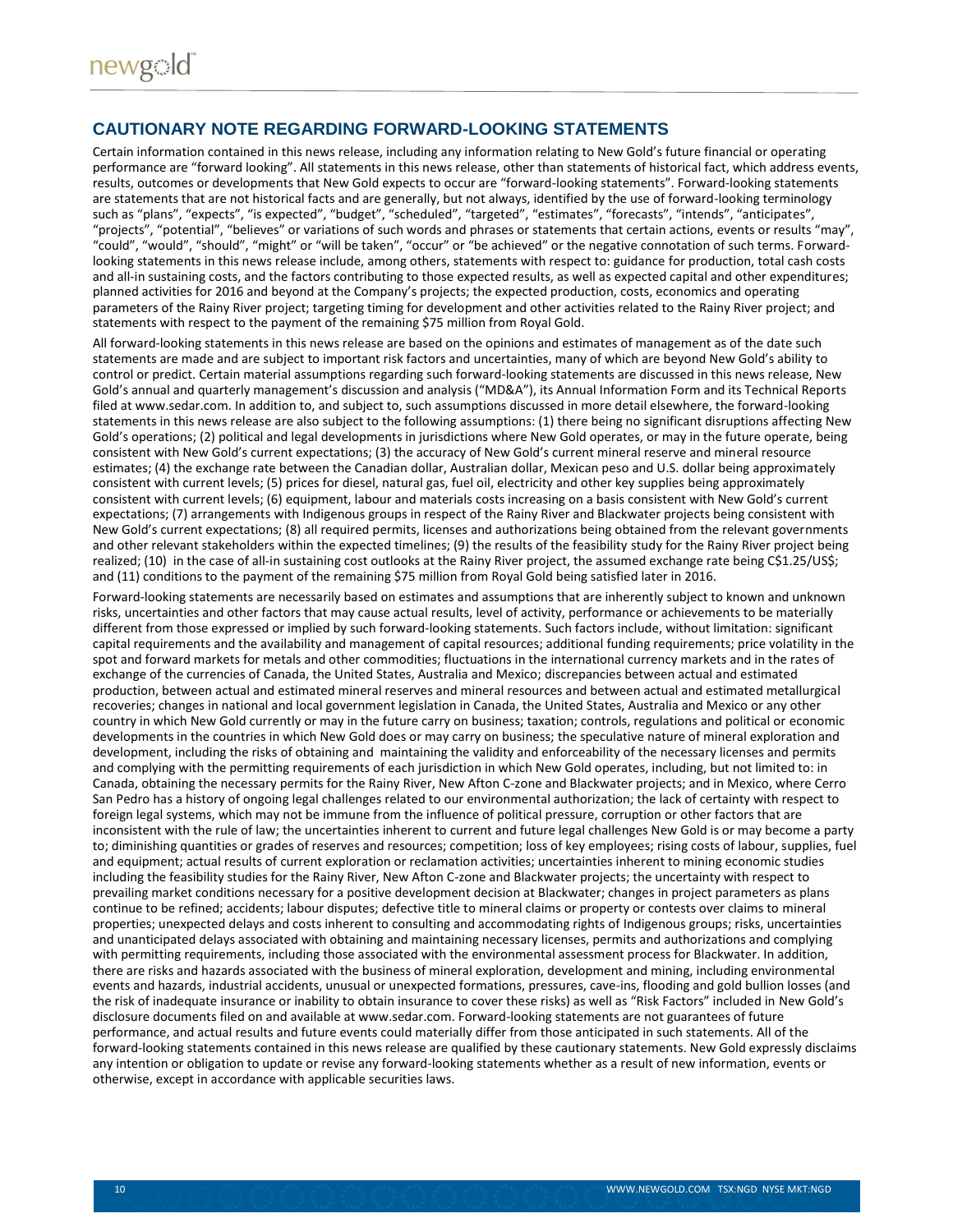### **TECHNICAL INFORMATION**

The scientific and technical information in this news release has been reviewed and approved by Mark A. Petersen, Vice President, Exploration of New Gold. Mr. Petersen is a SME Registered Member, AIPG Certified Professional Geologist and a "Qualified Person" as defined under National Instrument 43-101.

For additional technical information on New Gold's material properties, including a detailed breakdown of Mineral Reserves and Mineral Resources by category, as well as key assumptions, parameters and risks, refer to New Gold's Annual Information Form for the year ended December 31, 2015 filed on [www.sedar.com.](http://www.sedar.com/)

### **NON-GAAP MEASURES**

#### (1) ALL-IN SUSTAINING COSTS AND SUSTAINING COSTS

"All-in sustaining costs" per ounce is a non-GAAP financial measure. Consistent with guidance announced in 2013 by the World Gold Council, an association of various gold mining companies from around the world of which New Gold is a member, New Gold defines "all-in sustaining costs" per ounce as the sum of total cash costs, capital expenditures that are sustaining in nature, corporate general and administrative costs, capitalized and expensed exploration that is sustaining in nature and environmental reclamation costs, all divided by the ounces of gold sold to arrive at a per ounce figure. New Gold believes this non-GAAP financial measure provides further transparency into costs associated with producing gold and assists analysts, investors and other stakeholders of the company in assessing the company's operating performance, its ability to generate free cash flow from current operations and its overall value. This data is furnished to provide additional information and is a non-GAAP financial measure. All-in sustaining costs presented do not have a standardized meaning under IFRS and may not be comparable to similar measures presented by other mining companies. It should not be considered in isolation or as a substitute for measures of performance prepared in accordance with IFRS and is not necessarily indicative of cash flow from operations under IFRS or operating costs presented under IFRS. Further details regarding historical all-in sustaining costs and a reconciliation to the nearest IFRS measures are provided below and in the MD&A accompanying New Gold's financial statements filed from time to time o[n www.sedar.com.](http://www.sedar.com/)

"Sustaining costs" is a non-GAAP financial measure. New Gold defines sustaining costs as the difference between all-in sustaining costs and total cash costs, being the sum of capital expenditures that are sustaining in nature, corporate general and administrative costs, capitalized and expensed exploration that is sustaining in nature, and environmental reclamation costs. Management uses sustaining costs to understand the aggregate net result of the drivers of all-in sustaining costs other than total cash costs. The line items between cash costs and all in sustaining costs in the tables below break down the components of sustaining costs. Sustaining costs is intended to provide additional information only and does not have any standardized meaning under IFRS and may not be comparable to similar measures presented by other mining companies. It should not be considered in isolation or as a substitute for measures of performance prepared in accordance with IFRS.

#### (2) TOTAL CASH COSTS

"Total cash costs" per ounce is a non-GAAP financial measure which is calculated in accordance with a standard developed by The Gold Institute, a worldwide association of suppliers of gold and gold products that ceased operations in 2002. Adoption of the standard is voluntary and the cost measures presented may not be comparable to other similarly titled measures of other companies. New Gold reports total cash costs on a sales basis. The company believes that certain investors use this information to evaluate the company's performance and ability to generate liquidity through operating cash flow to fund future capital expenditures and working capital needs. This measure, along with sales, is considered to be a key indicator of the company's ability to generate operating earnings and cash flow from its mining operations. Total cash costs include mine site operating costs such as mining, processing and administration costs, royalties, production taxes, and realized gains and losses on fuel contracts, but are exclusive of amortization, reclamation, capital and exploration costs and net of by-product sales. Total cash costs are then divided by ounces of gold sold to arrive at a per ounce figure. Co-product cash costs remove the impact of other metal sales that are produced as a by-product of gold production and apportion the cash costs to each metal produced on a percentage of revenue basis, and subsequently divides the amount by the total ounces of gold or silver or pounds of copper sold, as the case may be, to arrive at per ounce or per pound figures. Unless otherwise indicated, all total cash cost information in this news release is net of by-product sales. This data is furnished to provide additional information and is a non-GAAP financial measure. Total cash costs and co-product cash costs presented do not have a standardized meaning under IFRS and may not be comparable to similar measures presented by other mining companies. It should not be considered in isolation or as a substitute for measures of performance prepared in accordance with IFRS and is not necessarily indicative of cash flow from operations under IFRS or operating costs presented under GAAP. Further details regarding historical total cash costs and a reconciliation to the nearest IFRS measures are provided below and in the MD&A accompanying New Gold's financial statements filed from time to time o[n www.sedar.com.](http://www.sedar.com/)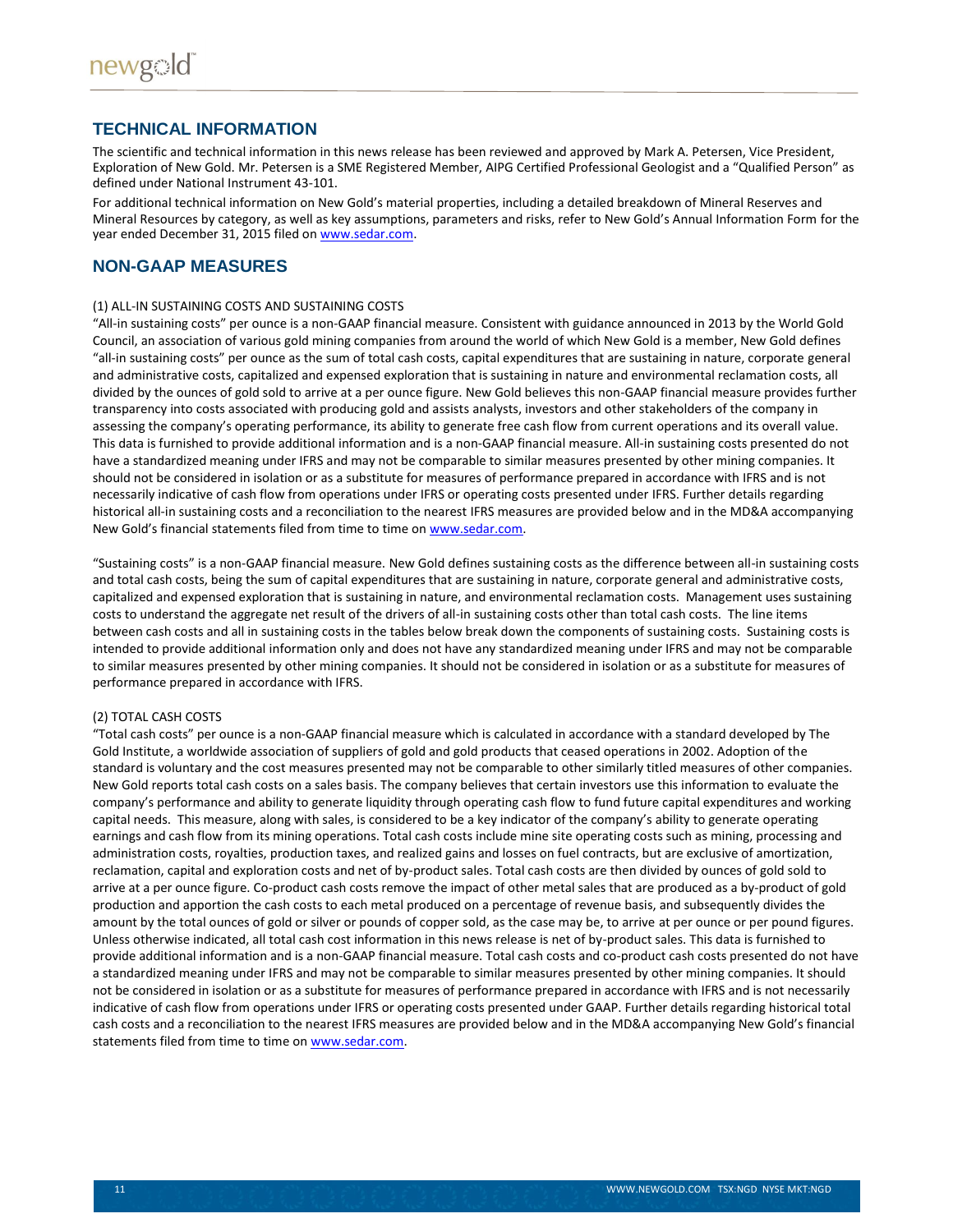#### **TOTAL CASH COSTS AND ALL-IN SUSTAINING COSTS RECONCILIATION**

|                                                                              |         | Three months ended June 30 | Six months ended June 30 |         |
|------------------------------------------------------------------------------|---------|----------------------------|--------------------------|---------|
| (in millions of U.S. dollars, unless otherwise noted)                        | 2016    | 2015                       | 2016                     | 2015    |
| Operating expenses                                                           | \$84.7  | \$98.2                     | \$166.6                  | \$197.8 |
| Treatment and refining charges on concentrate sales                          | 3.8     | 8.5                        | 7.3                      | 15.9    |
| Adjustments                                                                  | 0.6     | 1.0                        | (0.2)                    | 1.7     |
| Total cash costs before by-product revenue                                   | 89.1    | 107.7                      | 173.7                    | 215.4   |
| By-product copper and silver sales                                           | (55.1)  | (71.7)                     | (109.3)                  | (134.5) |
| Total cash costs net of by-product revenue                                   | 34.0    | 36.0                       | 64.4                     | 80.9    |
| Gold ounces sold                                                             | 101,820 | 87,754                     | 187,851                  | 180,152 |
| Total cash costs per gold ounce sold (\$/ounce)                              | \$334   | \$410                      | \$343                    | \$449   |
| Total cash costs per gold ounce sold on a co-product basis (\$/ounce)        | \$609   | \$704                      | \$625                    | \$717   |
| Total cash costs net of by-product revenue                                   | 34.0    | 36.0                       | 64.4                     | 80.9    |
| Sustaining capital expenditure                                               | 27.1    | 35.7                       | 49.5                     | 75.0    |
| Sustaining exploration - expensed                                            | 1.8     | 1.2                        | 4.2                      | 1.6     |
| Corporate G&A including share-based compensation                             | 8.7     | 7.1                        | 17.4                     | 15.1    |
| Reclamation expenses                                                         | 1.3     | 0.9                        | 2.4                      | 2.0     |
| Total all-in sustaining costs                                                | 72.9    | 80.9                       | 137.9                    | 174.6   |
| All-in sustaining costs per gold ounce sold (\$/ounce)                       | \$717   | \$922                      | \$736                    | \$969   |
| All-in sustaining costs per gold ounce sold on a co-product basis (\$/ounce) | \$871   | \$1,007                    | \$885                    | \$1,038 |

#### (3) CASH GENERATED FROM OPERATIONS BEFORE CHANGES IN WORKING CAPITAL

"Cash generated from operations before changes in working capital" is a non-GAAP financial measures with no standard meaning under IFRS, which exclude changes in non-cash operating working capital. Management uses this measure to evaluate the Company's ability to generate cash from its operations before temporary working capital changes.

#### **CASH GENERATED FROM OPERATIONS BEFORE CHANGES IN WORKING CAPITAL RECONCILIATION**

|                                                                                                   |               | Three months ended June 30 | Six months ended June 30 |                |  |
|---------------------------------------------------------------------------------------------------|---------------|----------------------------|--------------------------|----------------|--|
| (in millions of U.S. dollars)                                                                     | 2016          | 2015                       | 2016                     | 2015           |  |
| Cash generated from operations<br>Add back (deduct): Change in non-cash operating working capital | \$79.2<br>3.2 | \$56.9<br>5.8              | \$140.7<br>3.8           | \$126.7<br>3.4 |  |
| Cash generated from operations before changes in non-cash working capital                         | 82.4          | 62.7                       | 144.5                    | 130.1          |  |

#### (4) ADJUSTED NET (LOSS)/EARNINGS

"Adjusted net (loss)/earnings" and "adjusted net (loss)/earnings per share" are non-GAAP financial measures. Net (loss)/earnings have been adjusted and tax affected for the group of costs in "Other gains and losses" on the condensed consolidated income statement. The adjusted entries are also impacted for tax to the extent that the underlying entries are impacted for tax in the unadjusted net (loss)/earnings from continuing operations. The company uses this measure for its own internal purposes. Management's internal budgets and forecasts and public guidance do not reflect fair value changes on senior notes and non-hedged derivatives, foreign currency translation and fair value through profit or loss and financial asset gains/losses.

Consequently, the presentation of adjusted net earnings and adjusted net earnings per share enables investors and analysts to better understand the underlying operating performance of our core mining business through the eyes of management. Management periodically evaluates the components of adjusted net earnings and adjusted net earnings per share based on an internal assessment of performance measures that are useful for evaluating the operating performance of our business and a review of the non-GAAP measures used by mining industry analysts and other mining companies. Adjusted net (loss)/earnings and adjusted net (loss)/earnings per share are intended to provide additional information only and do not have any standardized meaning under IFRS and may not be comparable to similar measures presented by other companies. They should not be considered in isolation or as a substitute for measures of performance prepared in accordance with IFRS. The measures are not necessarily indicative of operating profit or cash flows from operations as determined under IFRS.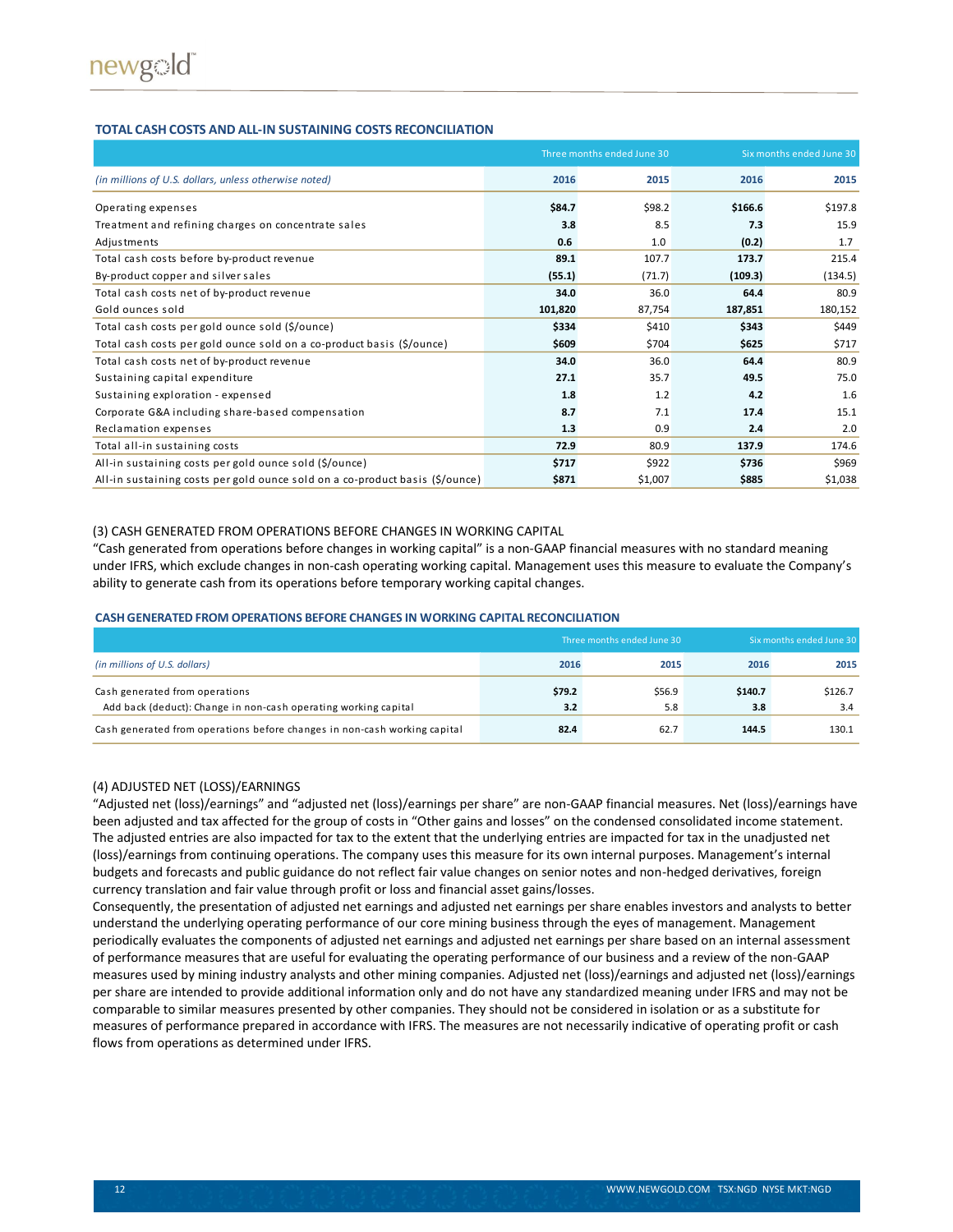#### **ADJUSTED NET EARNINGS RECONCILIATION**

|                                                         |        | Three months ended June 30 | Six months ended June 30 |         |
|---------------------------------------------------------|--------|----------------------------|--------------------------|---------|
| (in millions of U.S. dollars, except per share amounts) | 2016   | 2015                       | 2016                     | 2015    |
| Net (loss) earnings before taxes                        | (53.0) | \$10.3                     | \$18.2                   | (526.7) |
| Other losses (gains)                                    | 22.7   | (10.5)                     | 1.0                      | 20.9    |
| Inventory write-down                                    | (0.7)  | (0.6)                      |                          | (0.8)   |
| Adjusted net earnings (loss) before tax                 | 19.0   | (0.8)                      | 19.2                     | (6.6)   |
| Income tax expense                                      | (5.8)  | (0.9)                      | (0.2)                    | (7.7)   |
| Income tax adjustments                                  | 0.5    | 0.4                        | (5.6)                    | 7.9     |
| Adjusted income tax (expense) recovery                  | (5.3)  | (0.5)                      | (5.8)                    | 0.2     |
| Adjusted net earnings (loss)                            | 13.7   | (1.3)                      | 13.4                     | (6.4)   |
| Adjusted earnings (loss) per share (basic)              | 0.03   |                            | 0.03                     | (0.01)  |
| Adjusted effective tax rate                             | 28%    | 68%                        | 30%                      | (2%)    |

#### (5) AVERAGE REALIZED PRICE

"Average realized price per ounce or pound sold" is a non-GAAP financial measure with no standard meaning under IFRS. Management uses this measure to better understand the price realized in each reporting period for gold, silver, and copper sales. Average realized price is intended to provide additional information only and does not have any standardized definition under IFRS; it should not be considered in isolation or as a substitute for measures of performance prepared in accordance with IFRS. Other companies may calculate this measure differently and this measure is unlikely to be comparable to similar measures presented by other companies.

#### (6) OPERATING MARGIN

"Operating margin" is a non-GAAP financial measure with no standard meaning under IFRS, which management uses to evaluate the Company's aggregated and mine-by-mine contribution to net earnings before non-cash depreciation and depletion charges.

#### **OPERATING MARGIN RECONCILIATION**

|                               |         | Three months ended June 30 | Six months ended June 30 |         |
|-------------------------------|---------|----------------------------|--------------------------|---------|
| (in millions of U.S. dollars) | 2016    | 2015                       | 2016                     | 2015    |
| Revenues                      | \$180.3 | \$167.7                    | \$334.8                  | \$336.6 |
| Less: Operating expenses      | (84.7)  | (98.2)                     | (166.6)                  | (197.8) |
| Operating margin              | 95.6    | 69.5                       | 168.2                    | 138.8   |

### **For further information, please contact:**

**Hannes Portmann Executive Vice President, Business Development Direct: +1 (416) 324-6014 Email: [info@newgold.com](mailto:info@newgold.com)**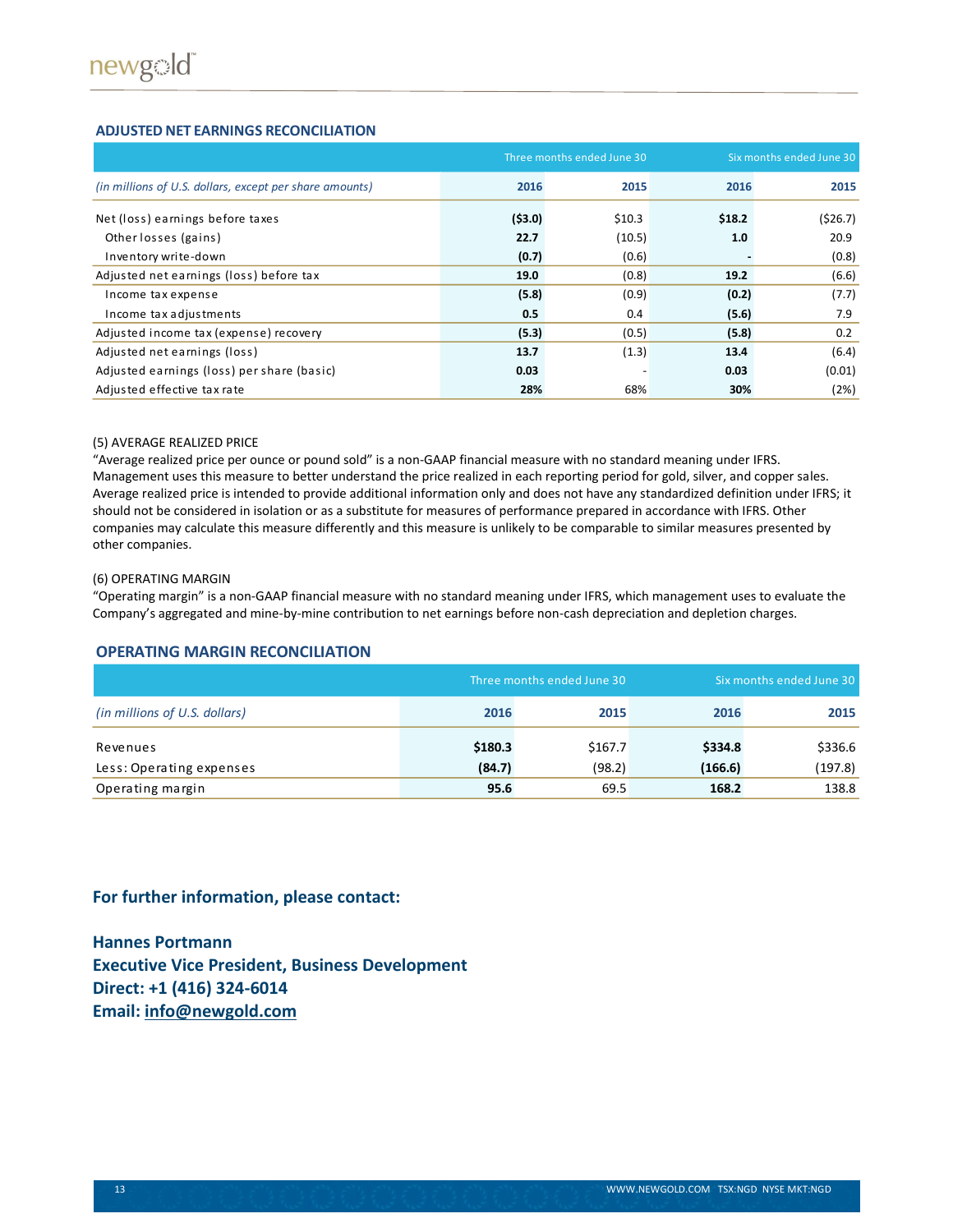# **CONDENSED CONSOLIDATED INCOME STATEMENTS (unaudited)**

|                                                         | Three months ended June | Six months ended June |       |        |
|---------------------------------------------------------|-------------------------|-----------------------|-------|--------|
| (in millions of U.S. dollars, except per share amounts) | 2016                    | 2015                  | 2016  | 2015   |
| Revenues                                                | 180.3                   | 167.7                 | 334.8 | 336.6  |
| Operating expenses                                      | 84.7                    | 98.2                  | 166.6 | 197.8  |
| Depreciation and depletion                              | 62.3                    | 50.9                  | 119.9 | 106.0  |
| Earnings from mine operations                           | 33.3                    | 18.6                  | 48.3  | 32.8   |
|                                                         |                         |                       |       |        |
| Corporate administration                                | 5.9                     | 5.5                   | 11.6  | 11.5   |
| Share-based payment expenses                            | 2.8                     | 1.9                   | 5.8   | 4.0    |
| Exploration and business development                    | 2.0                     | 1.2                   | 4.5   | 2.3    |
| Earnings from operations                                | 22.6                    | 10.0                  | 26.4  | 15.0   |
|                                                         |                         |                       |       |        |
| Finance income                                          | 0.2                     | 0.4                   | 0.5   | 0.6    |
| Finance costs                                           | (3.1)                   | (10.6)                | (7.7) | (21.4) |
| Other (losses) gains                                    | (22.7)                  | 10.5                  | (1.0) | (20.9) |
|                                                         |                         |                       |       |        |
| (Loss) earning before taxes                             | (3.0)                   | 10.3                  | 18.2  | (26.7) |
| Income tax expense                                      | (5.8)                   | (0.9)                 | (0.2) | (7.7)  |
| Net (loss) earnings                                     | (8.8)                   | 9.4                   | 18.0  | (34.4) |
|                                                         |                         |                       |       |        |
| (Loss) earnings per share                               |                         |                       |       |        |
| <b>Basic</b>                                            | (0.02)                  | 0.02                  | 0.04  | (0.07) |
| Diluted                                                 | (0.02)                  | 0.02                  | 0.04  | (0.07) |
|                                                         |                         |                       |       |        |
| Weighted average number of shares outstanding           |                         |                       |       |        |
| (in millions)                                           |                         |                       |       |        |
| <b>Basic</b>                                            | 511.2                   | 509.1                 | 510.4 | 508.8  |
| Diluted                                                 | 511.2                   | 509.8                 | 511.6 | 508.8  |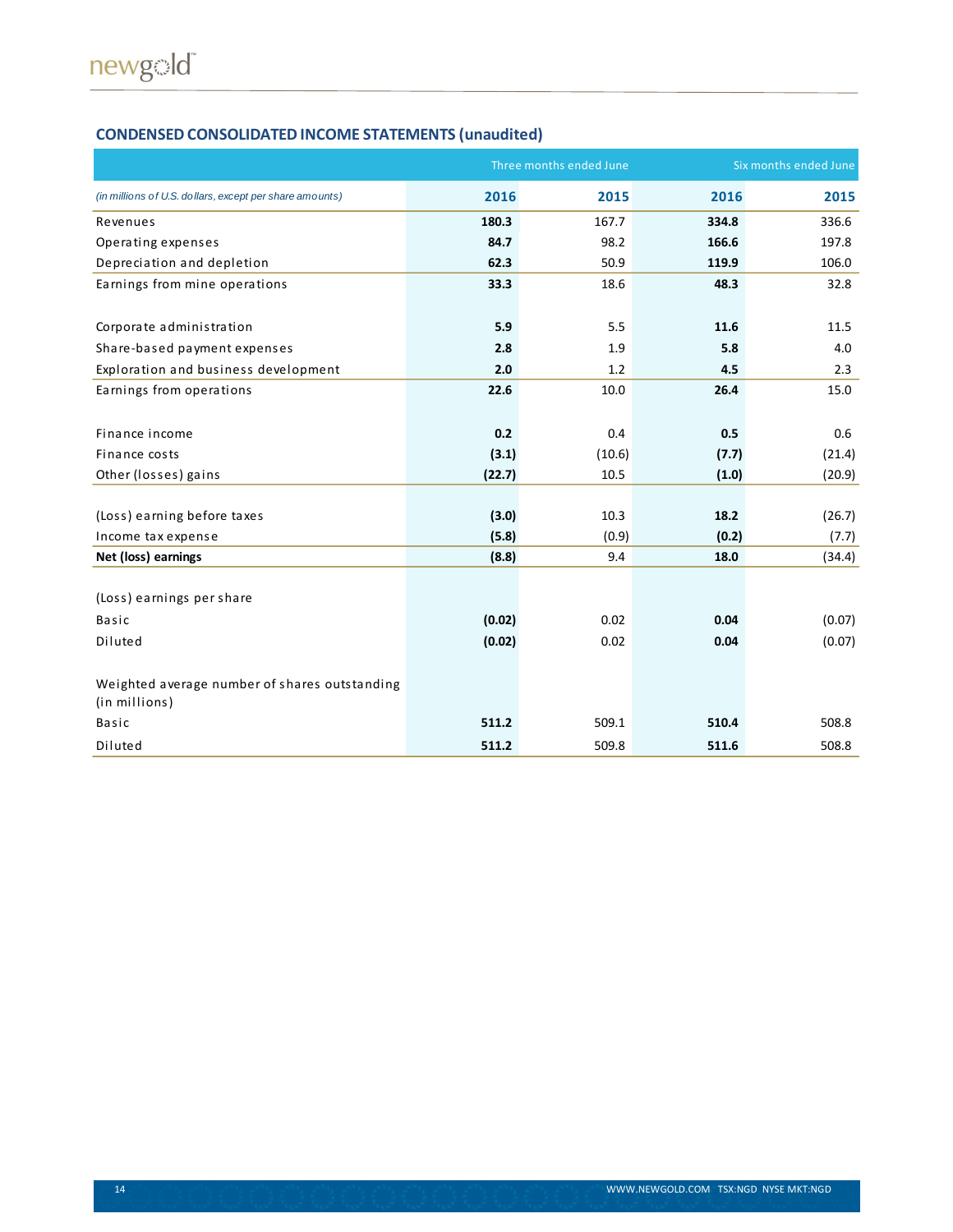# **CONDENSED CONSOLIDATED STATEMENTS OF FINANCIAL POSITION (unaudited)**

|                                          | As at June 30 | As at December 31 |
|------------------------------------------|---------------|-------------------|
| (in millions of U.S. dollars)            | 2016          | 2015              |
| <b>ASSETS</b>                            |               |                   |
| <b>Current assets</b>                    |               |                   |
| Cash and cash equivalents                | 219.5         | 335.5             |
| Trade and other receivables              | 106.0         | 109.0             |
| Inventories                              | 141.0         | 145.9             |
| Current income tax receivable            | 13.7          | 19.2              |
| Prepaid expenses and other               | 5.4           | 5.0               |
| Total current assets                     | 485.6         | 614.6             |
| Non-current inventories                  | 140.3         | 115.4             |
| Mining interests                         | 2,966.5       | 2,803.2           |
| Deferred tax assets                      | 177.7         | 138.9             |
| Other                                    | 3.6           | 3.4               |
| <b>Total assets</b>                      | 3,773.7       | 3,675.5           |
| <b>LIABILITIES AND EQUITY</b>            |               |                   |
| <b>Current liabilities</b>               |               |                   |
| Trade and other payables                 | 160.0         | 141.1             |
| Current income tax payable               | 3.6           | 6.2               |
| Total current liabilities                | 163.6         | 147.3             |
| Reclamation and closure cost obligations | 72.4          | 67.5              |
| Gold stream obligation                   | 13.6          | 9.2               |
| Provisions                               | 207.3         | 147.6             |
| Derivative liabilities                   | 2.1           | 2.1               |
| Long-term debt                           | 788.5         | 787.6             |
| Deferred tax liabilities                 | 410.0         | 414.4             |
| Other                                    | 0.2           | $0.2\,$           |
| <b>Total liabilities</b>                 | 1,657.7       | 1,575.9           |
|                                          |               |                   |
| Equity                                   |               |                   |
| Common shares                            | 2,854.2       | 2,841.0           |
| Contributed surplus                      | 100.8         | 102.3             |
| Other reserves                           | (10.7)        | 2.6               |
| Deficit                                  | (828.3)       | (846.3)           |
| Total equity                             | 2,116.0       | 2,099.6           |
| <b>Total liabilities and equity</b>      | 3,773.7       | 3,675.5           |